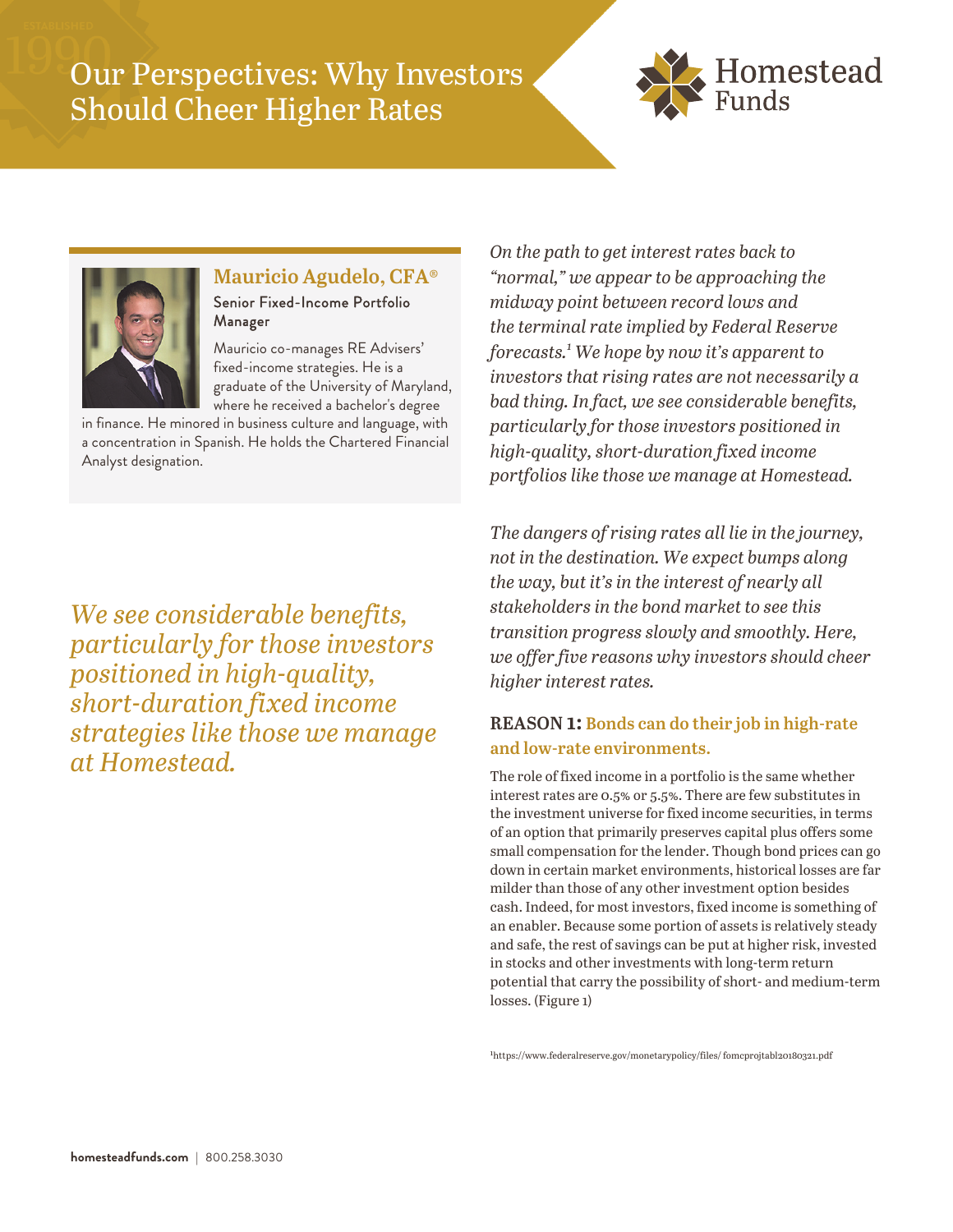

## Figure 1: Diversified mixes of high-quality bonds rarely post significant losses.

#### Source: Bloomberg

The ICE BofA ML1-5 Year Corp./Gov. Index measures the performance of U.S. government and investment-grade corporate debt. Indices are unmanaged and investors cannot invest directly in an index. Unless otherwise noted, performance of indices do not account for any fees, commissions or other expenses that would be incurred. Returns do not include reinvested dividends.

### **REASON 2: More income!**

When interest rates rise, that does put pressure on the prices of existing bonds. But once the damage is done, so to speak, the expected total return of bonds on the market is higher going forward. What's more, new bonds are issued with higher coupons, locking in a new higher level of income over time. In the context of a fully invested mutual fund, the cash generated by bonds (either from coupons or principal repayment) is always being reinvested at the prevailing market rate. All told, higher rates sting for the period when the rate change occurs, but then provide a higher level of income going forward. As an added benefit, bonds issued with higher coupons have a lower duration (price sensitivity to interest rate changes) than equivalent zero-coupon or lower-coupon bonds, precisely for the reason that cash coupon payments over time soften the blow of an interest rate increase.

## **REASON 3: Normalization is good for investors.**

Investors who have been around for a decade or two will recall that in earlier eras, the real rate of return was higher than it has been since the financial crisis. That is, the interest rate for bonds and even retail banking options (like certificates of deposit or savings accounts) was not only higher nominally, but also offered a higher real rate of return – the compensation to investors above and beyond the rate of inflation. But then the Fed slashed rates to near zero during the financial crisis. Once the crisis had passed, they left rates low to avoid snuffing out the early buds of economic growth – which meant the nominal rate was at or even below inflation levels. The result? Little or no real return. Now that rates are climbing into a more typical nominal zone, investors can begin to hope for a more typical real return as well. While we can't promise that markets will recover to the historical levels of real return, at least we can hope they trend in that direction as the Federal Reserve normalizes rates. (Figure 2)

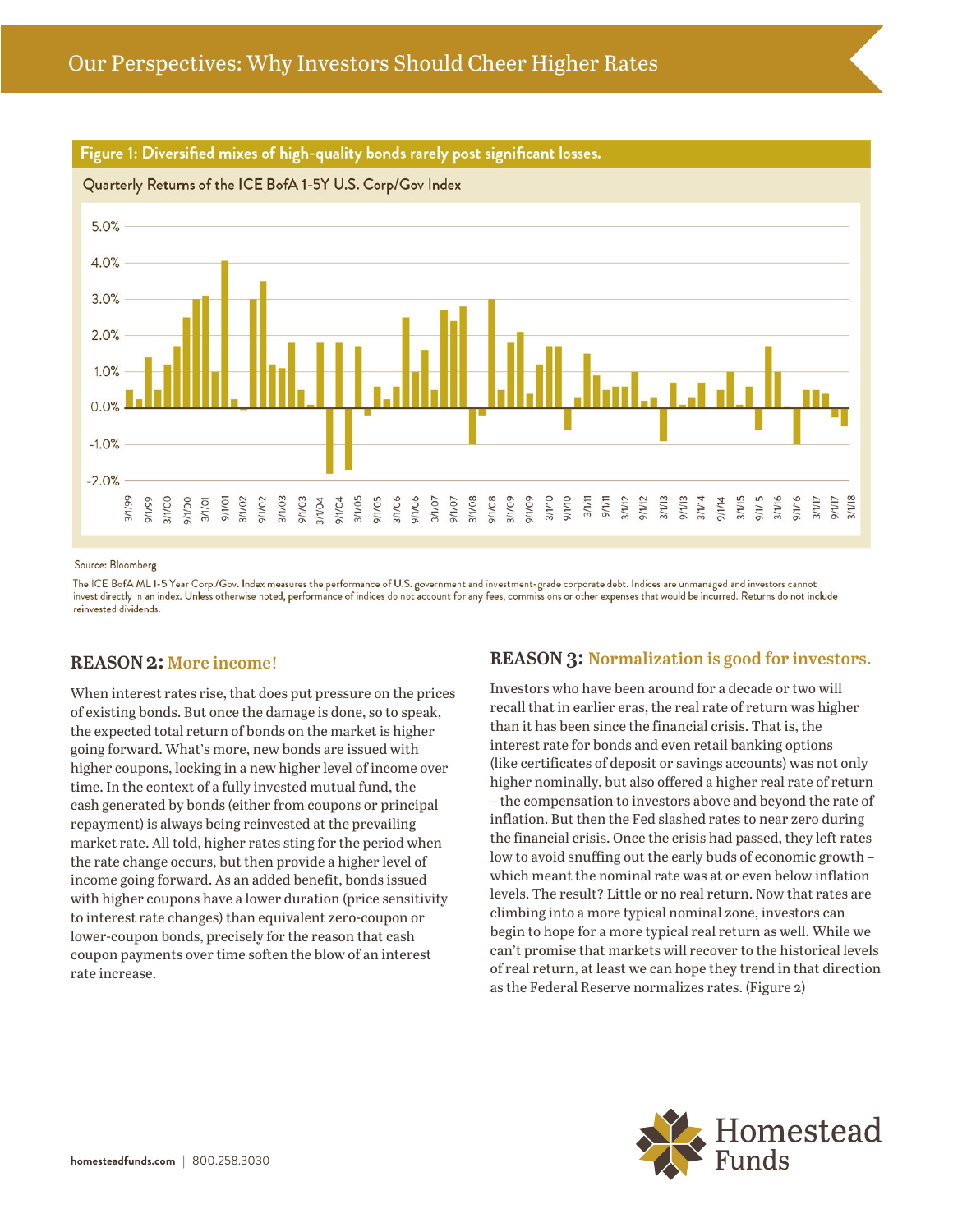## Figure 2: Real yields have been mostly negative since crisis.

Real Yield of 1-Year U.S. Treasury (After Inflation), Calculated as PCE



Source: Federal Reserve Bank of St. Louis. Inflation measured by personal consumption expenditures (PCE), the Fed's preferred measure. PCE is the primary measure of consumer spending on goods and services in the U.S. economy.

Figure 3: With interest rates off zero, the Fed again has room to slash rates if needed.

#### The Federal Reserve's Target Fed Funds Rate



Source: Federal Reserve Bank of St. Louis

*Policymakers, bond issuers and investors all want a calm fixed income market.*

## **REASON 4: Normalization is good for the economy.**

Interest rate targets are the "tool of choice" for the Federal Reserve in managing risks to the economy and to the financial system. As the target rate stayed close to zero for many years post-crisis, investors had to consider the possibility that another cyclical recession or systemic shock would come along before the Fed had the chance to bring rates back up. With rates finally off zero and headed north, the Fed once again has its preferred tool at the ready if (or when, rather) the next downturn strikes. (Figure 3)

## **REASON 5: Escape the higher-risk trade.**

Amid record-low interest rates, many savers have taken on additional investment risk to maintain a certain level of interest payments or dividend income in portfolios. Some have invested in longer-term instruments, increasing duration risk, while others have gone to bonds with lower credit quality, increasing credit risk. Still others have left debt markets altogether for investments with far higher historical losses and volatility, like stocks, real estate investment trusts and master limited partnerships. However, to return to our first reason, fixed income securities usually performs a very specific job in the portfolio – capital preservation. Higher return options always come with higher risks, and a severe downturn in the markets would certainly punish those investors who remained invested in such higher-risk trades. As we approach a new era where higher quality fixed income securities can also provide a more normal yield, we see an opportunity for investors to restore portfolios to a more appropriate and conservative allocation.

## **Aiming for an uneventful journey**

Policymakers, bond issuers and investors all want a calm fixed income market. Fed officials can never be perfectly accurate in their predictions about the future – in this market cycle, we've seen them tending toward overly optimistic projections. Still, they have stuck to their protocol in terms of announcing their intentions and following through operationally. When markets stumbled on the oil price collapse in late 2015, the Fed did pause rate-hike actions for an extended period. In recent quarters, we've seen growth become more broadly established globally, and inflation readings at a sturdier level.